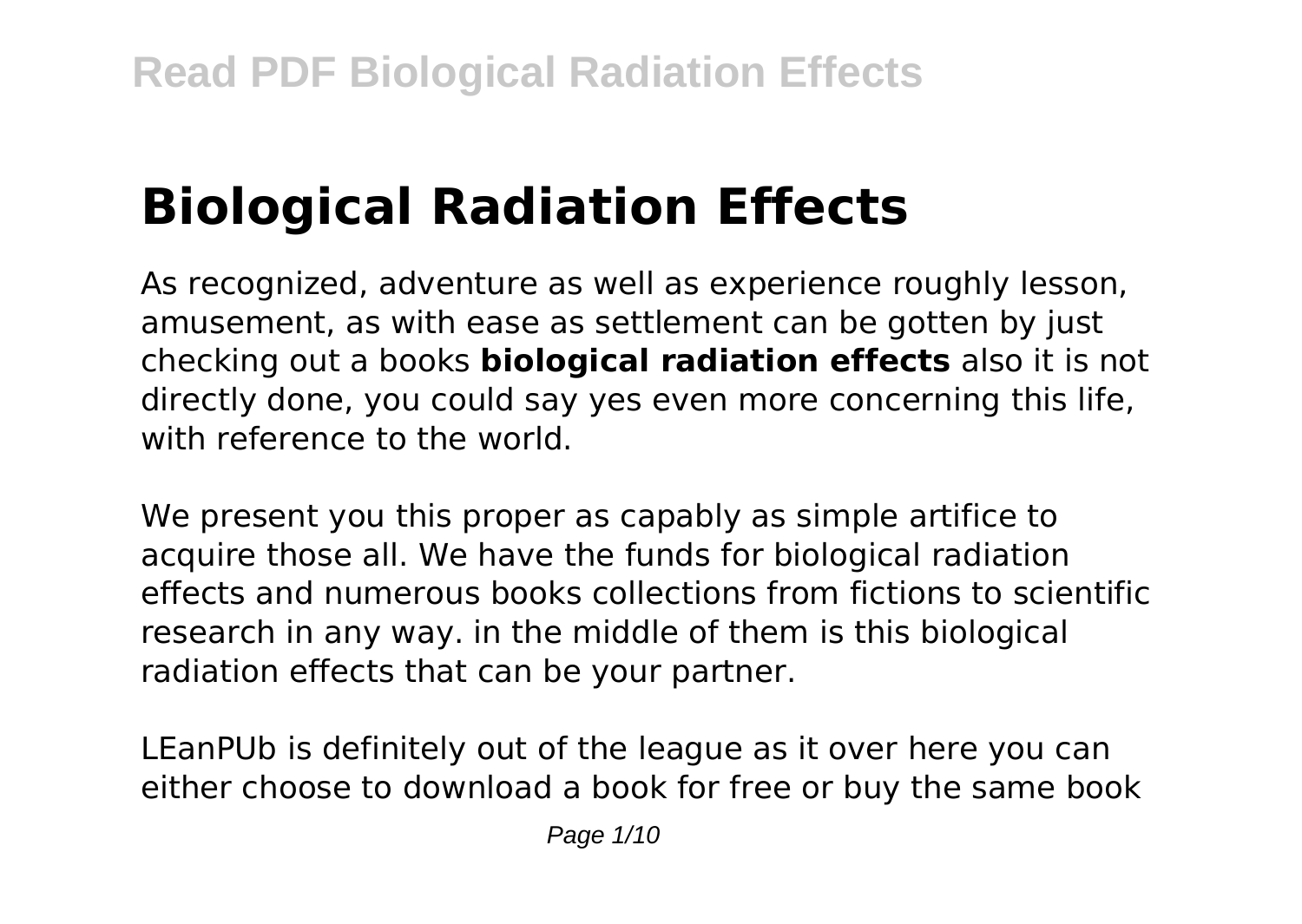at your own designated price. The eBooks can be downloaded in different formats like, EPub, Mobi and PDF. The minimum price for the books is fixed at \$0 by the author and you can thereafter decide the value of the book. The site mostly features eBooks on programming languages such as, JavaScript, C#, PHP or Ruby, guidebooks and more, and hence is known among developers or tech geeks and is especially useful for those preparing for engineering.

#### **Biological Radiation Effects**

21.9: Biological Effects of Radiation Ionizing versus Nonionizing Radiation. The effects of radiation on matter are determined primarily by the energy of the... The Effects of Ionizing Radiation on Matter. The relative abilities of the various forms of ionizing radiation to... Natural Sources of ...

# **21.9: Biological Effects of Radiation - Chemistry**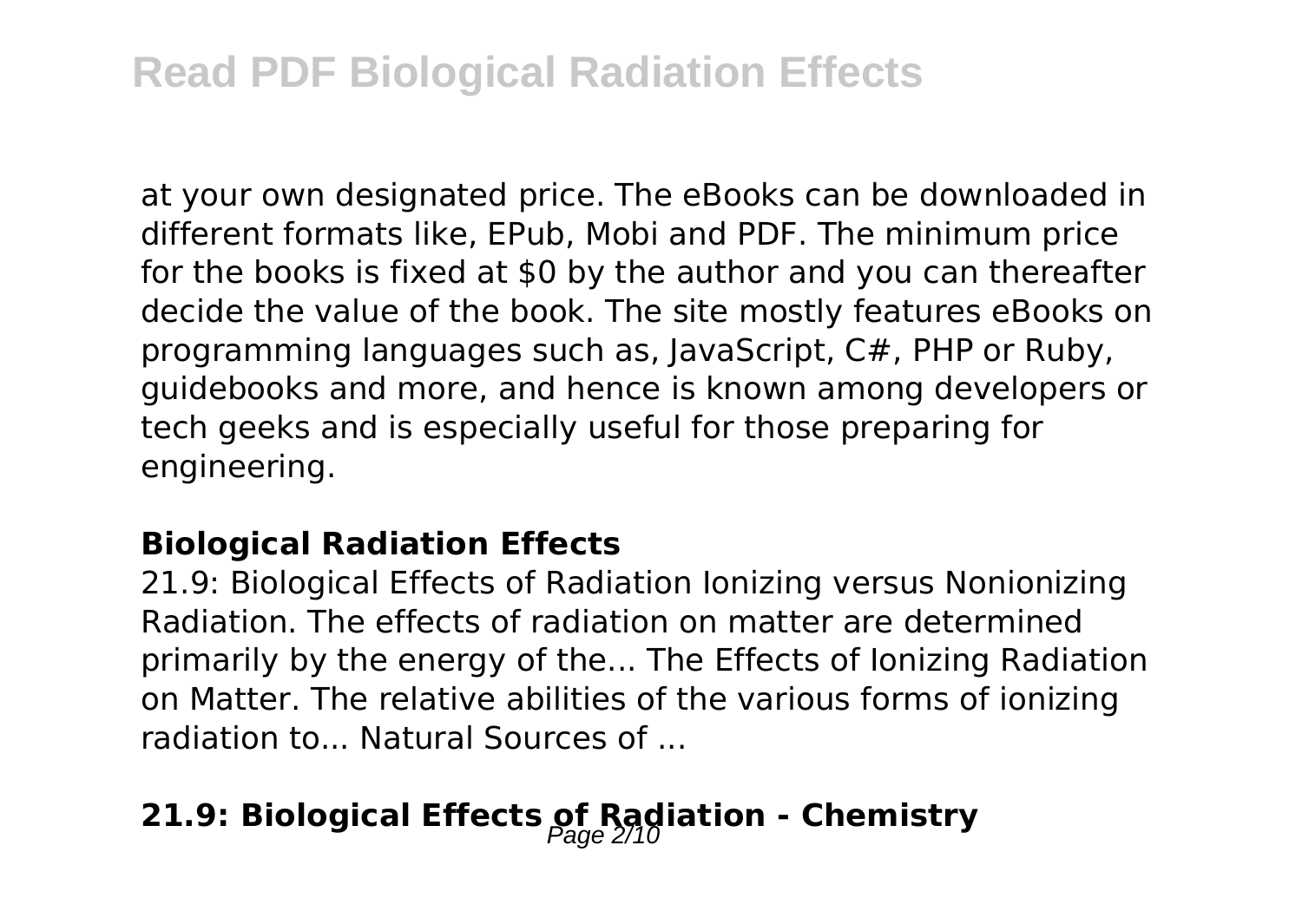### **LibreTexts**

Whether the source of radiation is natural or man-made, whether it is a large dose of radiation or a small dose, there will be some biological effects. In general, ionizing radiation is harmful and potentially lethal to living beings but can have health benefits in medicine, for example, in radiation therapy for the treatment of cancer and thyrotoxicosis.

#### **Biological Effects of Radiation - Nuclear Power**

Biological Effects of Radiation We tend to think of the effects of radiation in terms of how it impacts living cells. For low levels of exposure, the biological effects are so small they may not be detected. The body is able to repair damage from radiation, chemicals and other hazards.

# **NRC: Backgrounder on Biological Effects of Radiation** Biological effects of radiation depend on the way in which the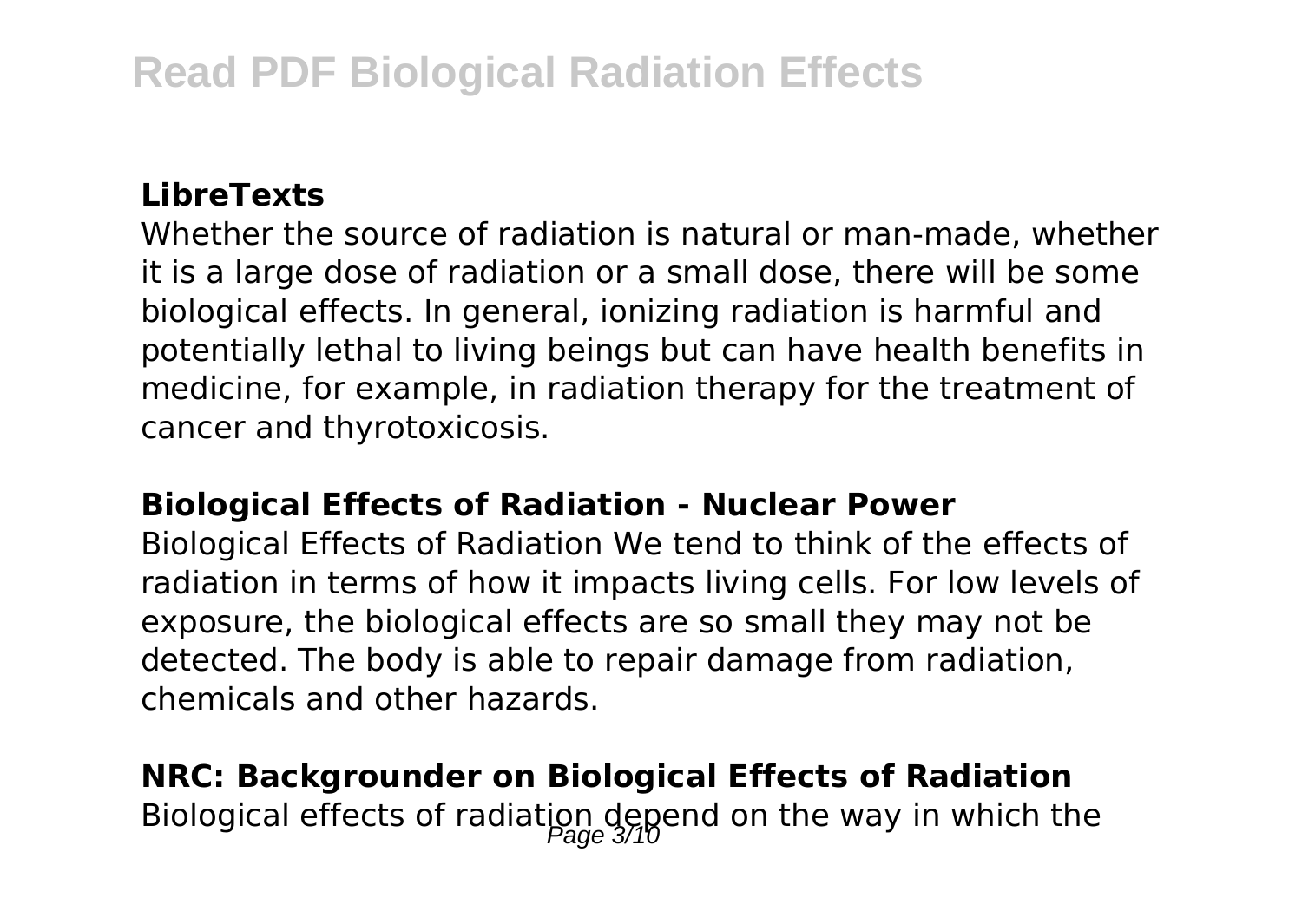absorbed dose is distributed along the path of the radiation. Biological effects of radiation and their consequences depends strongly on the level of dose rate obtained.

#### **What is Biological Effects of Radiation - Definition**

Four things can happen when radiation enters a cell: 1. The radiation may pass through without any damage occurring; 2. The radiation may damage the cell, but the cell repairs the damage; 3. The radiation may damage the cell…the damage is not repaired…and the cell replicates itself in the damaged form; 4. The cell dies.

#### **THE BIOLOGICAL EFFECTS OF RADIATION**

Technology and telecommunication companies have led most to believe that radio frequencies are completely harmless and have no biological effect on living organisms. Scientific studies on the other hand paint a very different picture. Especially those that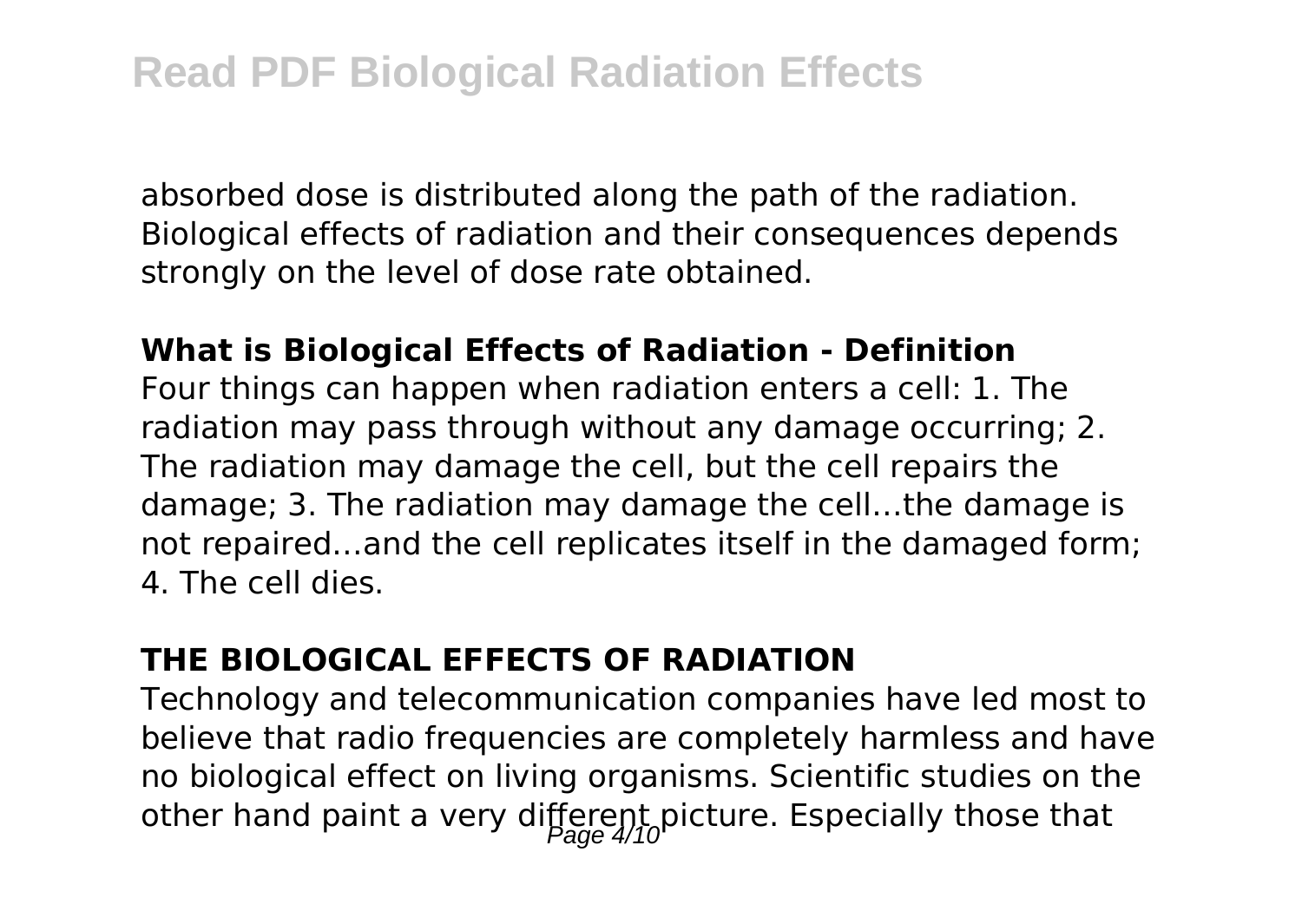have not been funded by the industry themselves (yes it happens more than you may think).

# **Biological Effects of Wireless Radiation (RF) - Biome Living**

Animal data shows that radiation does cause genetic changes, but they are much less common than spontaneous mutations. Acute radiation at moderate doses results in a negligible adverse effect on subsequent generation. No direct evidence of human effects. If any, are submerged in the background and can't be demonstrated.

#### **Biological Effects of Radiation**

BIOLOGICAL EFFECTS OF IONIZING RADIATION Ionizing radiation in very high levels is known to increase the incidence of cancer, birth anomalies, erythema, and other problems.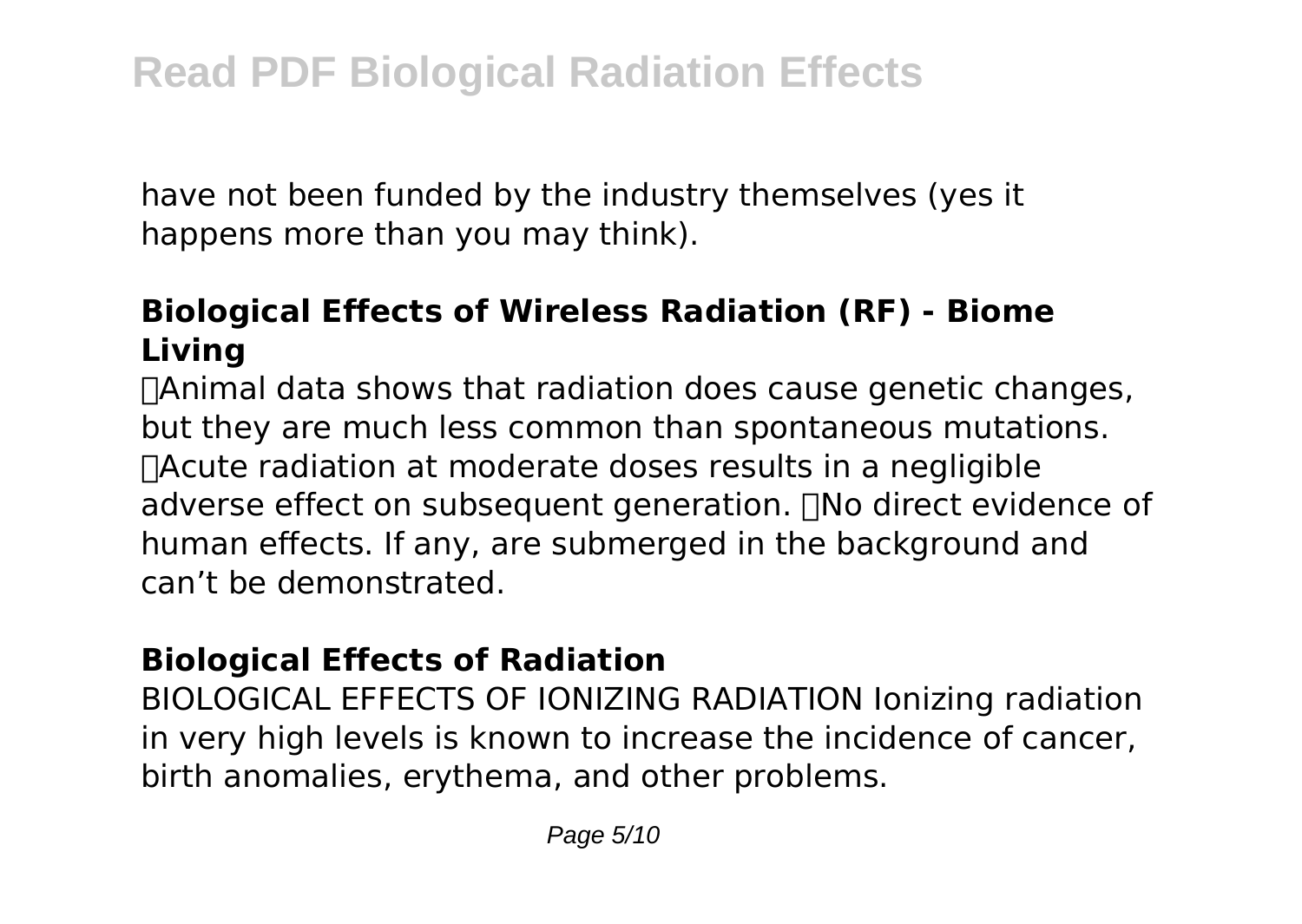#### **Biological Effects of Ionizing Radiation**

Exposure to very high levels of radiation, such as being close to an atomic blast, can cause acute health effects such as skin burns and acute radiation syndrome ("radiation sickness"). It can also result in long-term health effects such as cancer and cardiovascular disease.

#### **Radiation Health Effects | Radiation Protection | US EPA**

"Biological Effects of Nonionizing Electromagnetic Radiation is a publication researched and prepared by the Franklin Research Center, Science Information Services Organization, under contract to the National Telecommunications and Information Administration (NTIA); funding provided by the U.S. Navy under interagency agreement with NTIA.

# **Biological Effects of Nonionizing Radiation • ZERO5G** Biological Effects of Exposure to Radiation Radiation can harm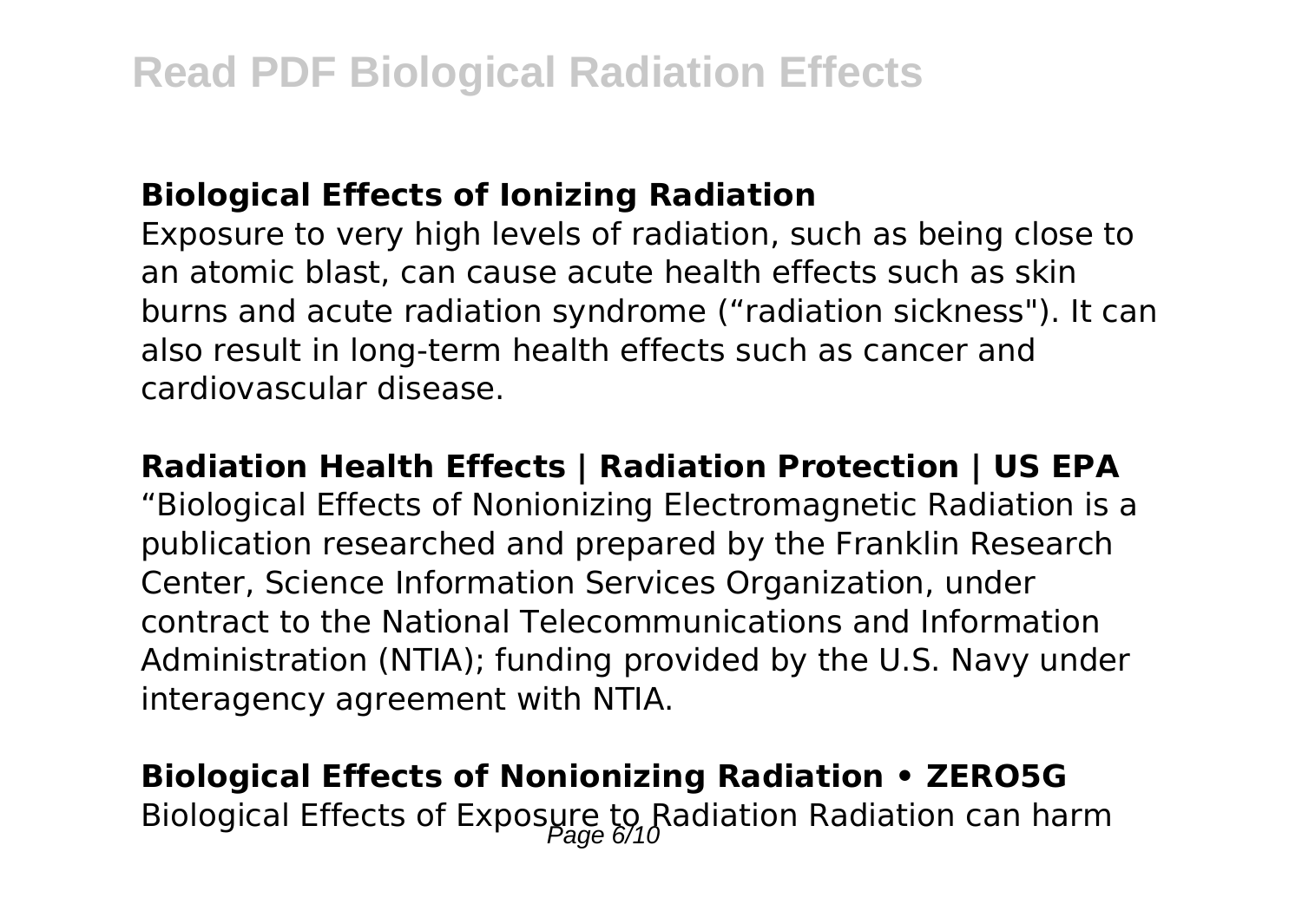either the whole body (somatic damage) or eggs and sperm (genetic damage). Its effects are more pronounced in cells that reproduce rapidly, such as the stomach lining, hair follicles, bone marrow, and embryos.

# **15.4: Biological Effects of Radiation - Chemistry LibreTexts**

When the quantity of radiation energy deposited in living tissue is high enough, biological damage can occur as a result of chemical bonds being broken and cells being damaged or killed. These effects can result in observable clinical symptoms. The basic unit for measuring absorbed radiation is the rad.

### **Occupational Exposure: Biological effects and risk | Mass.gov**

Biological Effects of radiation •Molecular •Cellular •Deterministic

•Tissue and organ •Acute whole body irradiation •Stochastic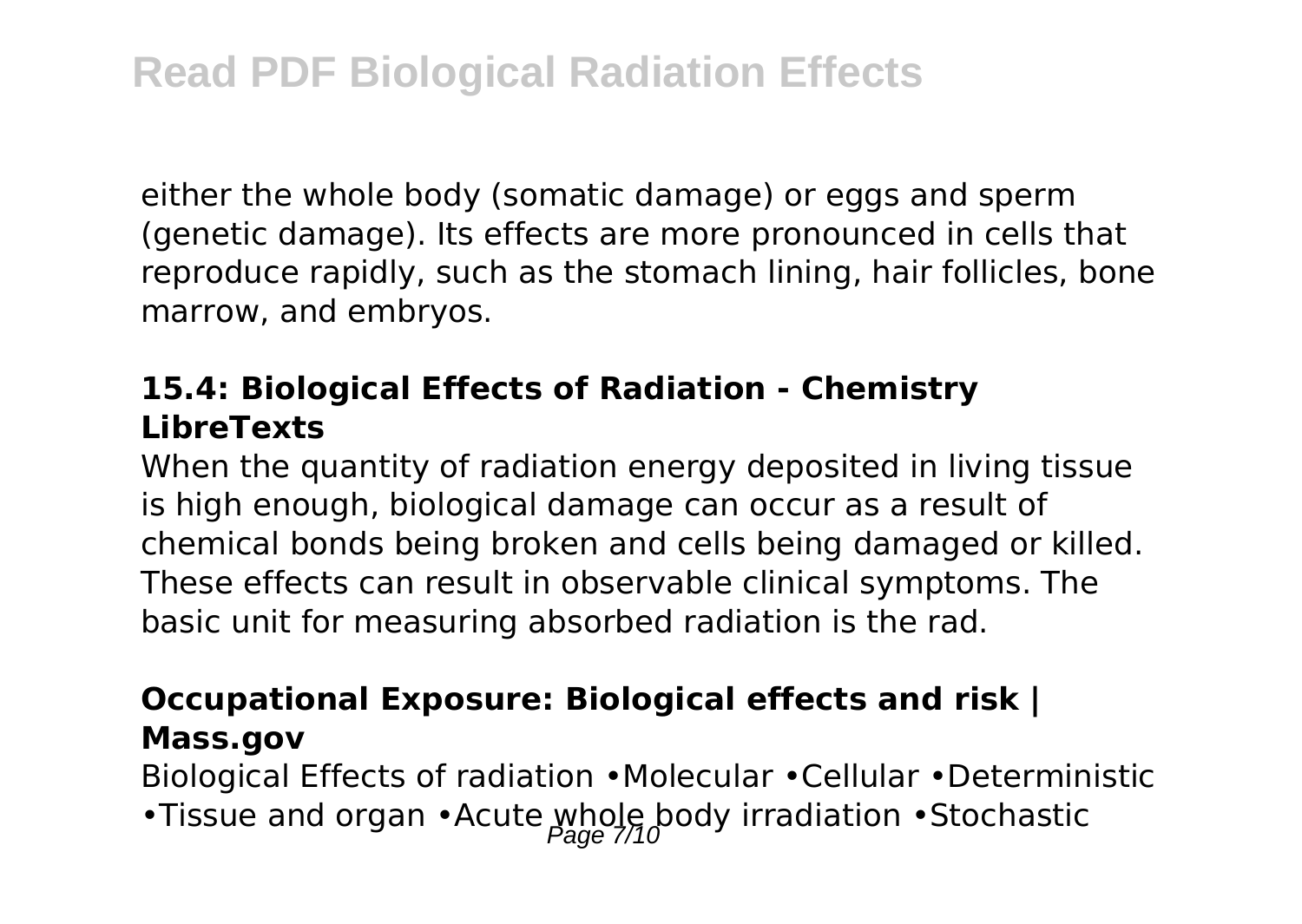•Fetal and embryo Molecular an cellular effects •Linear Energy Transfer (LET)

### **Biological Effects of Radiation - McGill University**

The effects of too much radiation (over 50,000 mrem) can range from mild gastrointestinal problems (such as nausea and vomiting), to changes in the blood, to damage to the central nervous system. High levels of radiation dose have caused cancers (leukemia, breast, ovarian, pancreatic etc) and led to death.

#### **Biological Effects - ANS**

Most adverse health effects of radiation exposure may be grouped in two general categories: deterministic effects (harmful tissue reactions) due in large part to the killing/ malfunction of cells following high doses; and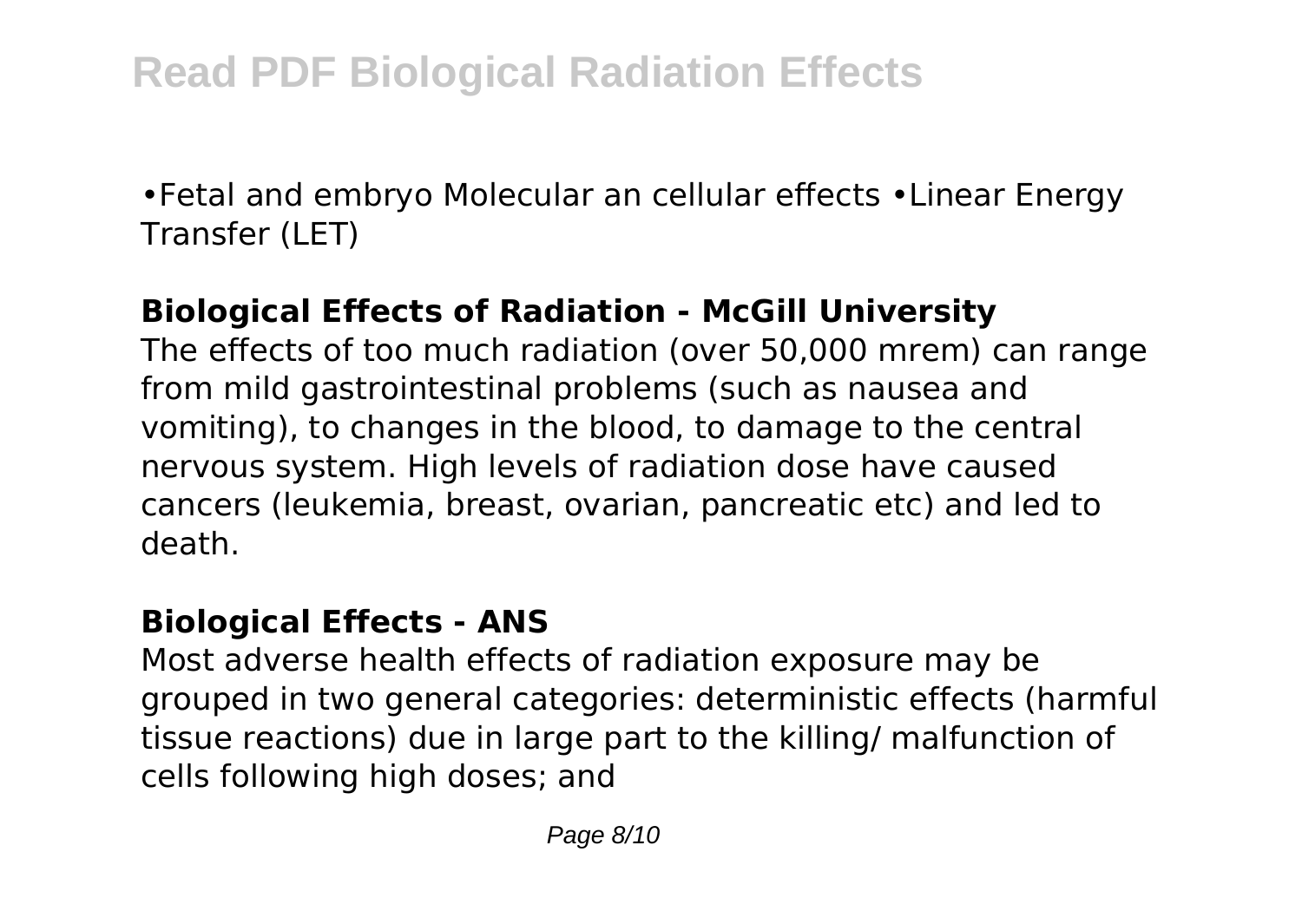#### **Radiobiology - Wikipedia**

direct effect of radiation damage to DNA -damage or mutation occurs at the site where the radiation energy is deposited direct effect mechanism of action -biological molecules absorb energy and generate free radicles

### **Biological Effects of Radiation Flashcards | Quizlet**

Ionizing radiation can cause biological effects which are passed on to offspring through the epigenome. The effects of radiation on cells has been found to be dependent on the dosage of the radiation, the location of the cell in regards to tissue, and whether the cell is a somatic or germ line cell.

Copyright code: d41d8cd98f00b204e9800998ecf8427e.

Page  $9/10$